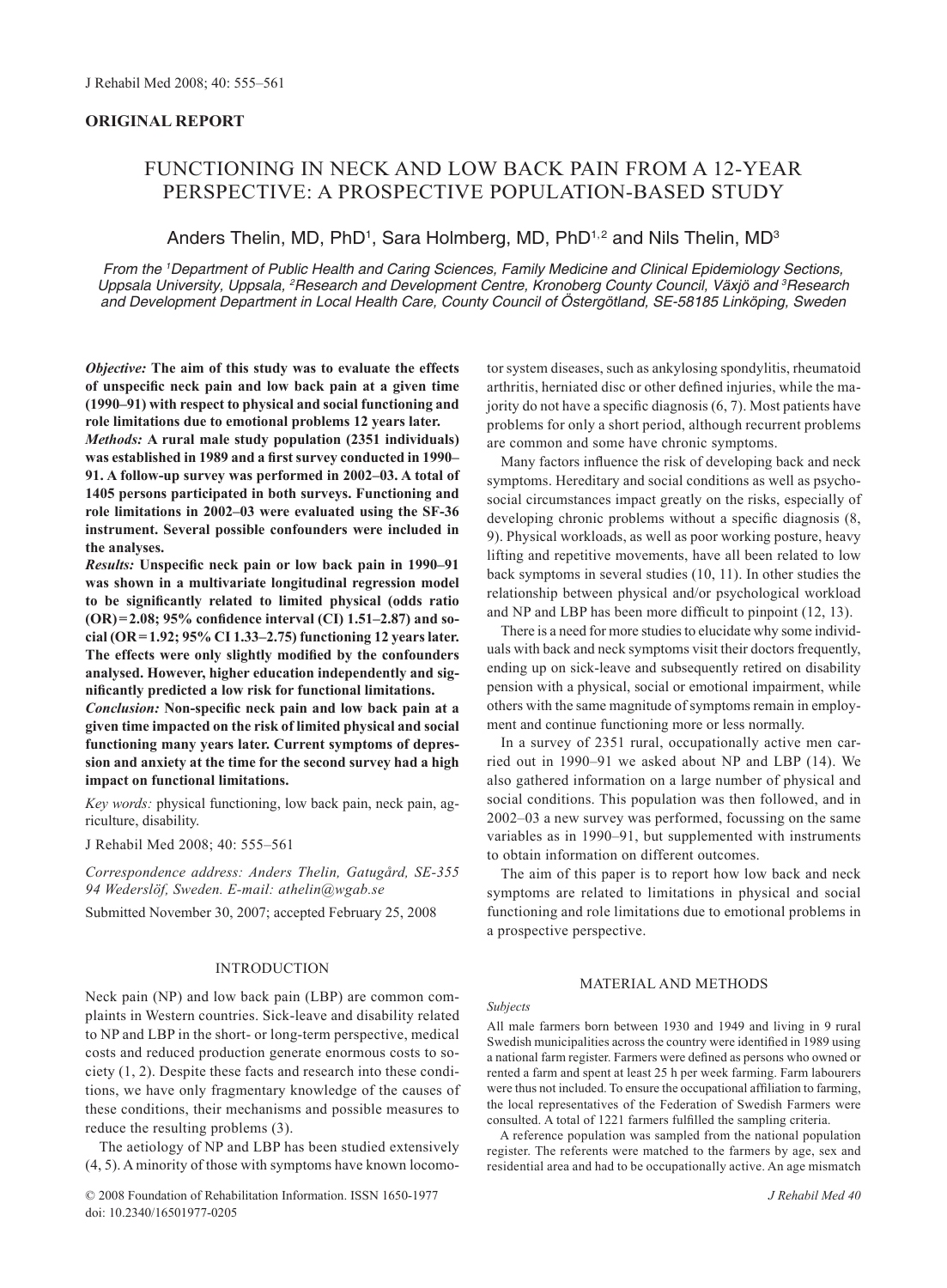

*Fig. 1.* Study population

of  $\pm$  3 years was allowed. Since most Swedish municipalities consist of both rural areas and urban areas, the smallest official administrative area (parish) was used to define residential area in order to ensure that the farmers and referents were living in the same local area. After this procedure, 1130 referents were sampled. Because the areas were rural, the number of potential reference subjects was limited and therefore the included referents were somewhat fewer than the farmers.

The 1221 farmers and 1130 referents were invited to participate in a baseline survey conducted by 2 co-trained teams of physicians and technicians during a 12-month period to allow for possible seasonal variations. A total of 1013 (83%) farmers and 769 (68%) referents participated. A detailed description of the sampling procedure, the survey and an analysis of the reasons for, and effects of, non-participation in the first survey have been given elsewhere (15). A total of 1589 persons participated in a follow-up survey in 2002–03, and 1405 of these individuals (786 farmers and 619 non-farming rural men) participated both times (Fig. 1). A total of 147 persons were deceased, 49 were too ill to participate in the survey 2 and one person was not traceable out of the original cohort of 2351 individuals. There were no differences in the 1990–91 prevalence of NP and LBP between those who participated in both surveys and those who only took part in the first survey.

During the 1990–91 survey all participants were structurally interviewed by a trained physician regarding previous and current diseases. When participants stated that they had been hospital inpatients or outpatients or had sought primary care, diagnoses were established. Men with specific back diagnoses in 1990–91 were excluded from the study population. A total of 10 men with rheumatoid arthritis (ICD9 code 714), 6 with ankylosing spondylitis (ICD9 code 720) and 44 with disk degeneration or disk herniation (ICD9 code 722) were excluded. Two had more than one specific back diagnosis, and so altogether 58 individuals were excluded. Thus the analyses in this paper are based on 1347 men who generated data in both 1990–91 and 2002–03, and did not report a specific neck or back diagnosis at survey 1.

#### *Methods*

Symptoms of NP or LBP were assessed from self-administered questionnaires answered on location during the first survey. Occurrence of LBP (problems in the low back area with ache, pain or discomfort) and NP (problems in neck or shoulder with ache, pain or discomfort) during the past year was assessed as "yes" or "no". Lifetime experience of LBP and NP were similarly assessed.

Age, body mass index (BMI), physical workload, tobacco and alcohol consumption, profession, education and work stress-related factors ("demand" and "control" according to Karasek & Theorell (16) were recorded in 1990–91. These variables were included in the analyses as potential confounders. Symptoms of depression and/or anxiety, estimated using the Hopkins Symptom Check List-25 (HSCL-25), were recorded only in 2002–03.

Weight was measured on a lever balance to the nearest 100 g with the participant dressed in light sportswear. Height was measured without shoes to the nearest centimetre with a transportable scale fixed to the lever balance. BMI was calculated as weight divided by height squared. Smoking and snuff use habits were assessed in the structured interview as never smoked, current daily smoker and ex-smoker. For this report, smoking habits were dichotomized into current daily smoker vs nonsmoker and snuff user into current daily snuff use vs no snuff use. Alcohol consumption was assessed in a structured interview and calculated as total consumption per week in grams of pure alcohol. Profession was noted as farmer or non-farmer. Educational level was chosen to indicate socio-economic status and was classified on a 5-grade scale as compulsory school only, vocational school, secondary school, college or university education, and then transformed to an educational index with the highest scores for those with the highest education (17).

Physical workload was assessed as the reported average number of hours working in a sitting or standing position, with a moderate, heavy or very heavy workload during an average working day according to Edholm's activity scale (18). Psychological work factors were assessed according to Karasek et al. (19), and the demand component and control component of the instrument were used.

During the second survey (2002–03) a Swedish version of the HSCL-25 questionnaire was used to identify symptoms of depression and anxiety (20). The responders had to indicate their level of psychological distress in the past week on a 4-point Likert scale from 1 (not at all) to 4 (very much). The individual score was calculated by dividing the sum of points by the number of items.

The outcomes (physical and social functioning and role limitations due to emotional problems) were estimated using items from the Swedish version of the SF-36 questionnaire (21). This instrument has been developed from the Medical Outcome Study 36-item short-form health survey (SF-36) (22). It has been used in many studies and is well validated (23). How the SF-36 items were used and the definition of individuals with and without limited functioning is described in Table I.

#### *Statistical analyses*

The analyses were performed with the SPSS® (version 14.0) statistical program package. The partial non-response rates (missing values among responders) were generally below 3%, except for the job demand-control questionnaire, for which almost 10% of the forms were incomplete.

Table I. *Definition of limited functioning using the SF-36 instrument*

|                                      | Type of functioning                                                                                                                   |                                                                                                                   |                                                     |
|--------------------------------------|---------------------------------------------------------------------------------------------------------------------------------------|-------------------------------------------------------------------------------------------------------------------|-----------------------------------------------------|
|                                      | Physical*                                                                                                                             | Social <sup>†</sup>                                                                                               | Role limitations:                                   |
| Definition of limited<br>functioning | Difficulties with physical activities                                                                                                 | Less time for work and social activities. Reduced time for work and contacts<br>difficulties with social contacts | due to depression or worry                          |
| Limited functioning                  | Structure of questionnaire 10 items with the options yes, some or no 4 items with the options yes or no<br>$\geq$ 1 yes or $>$ 1 some | or more yes                                                                                                       | 3 items with the options yes or no<br>l or more yes |

\*Physical functioning scale of SF-36.

†Social functioning scale of SF-12.

‡Role limitations due to emotional problems scale of SF-36.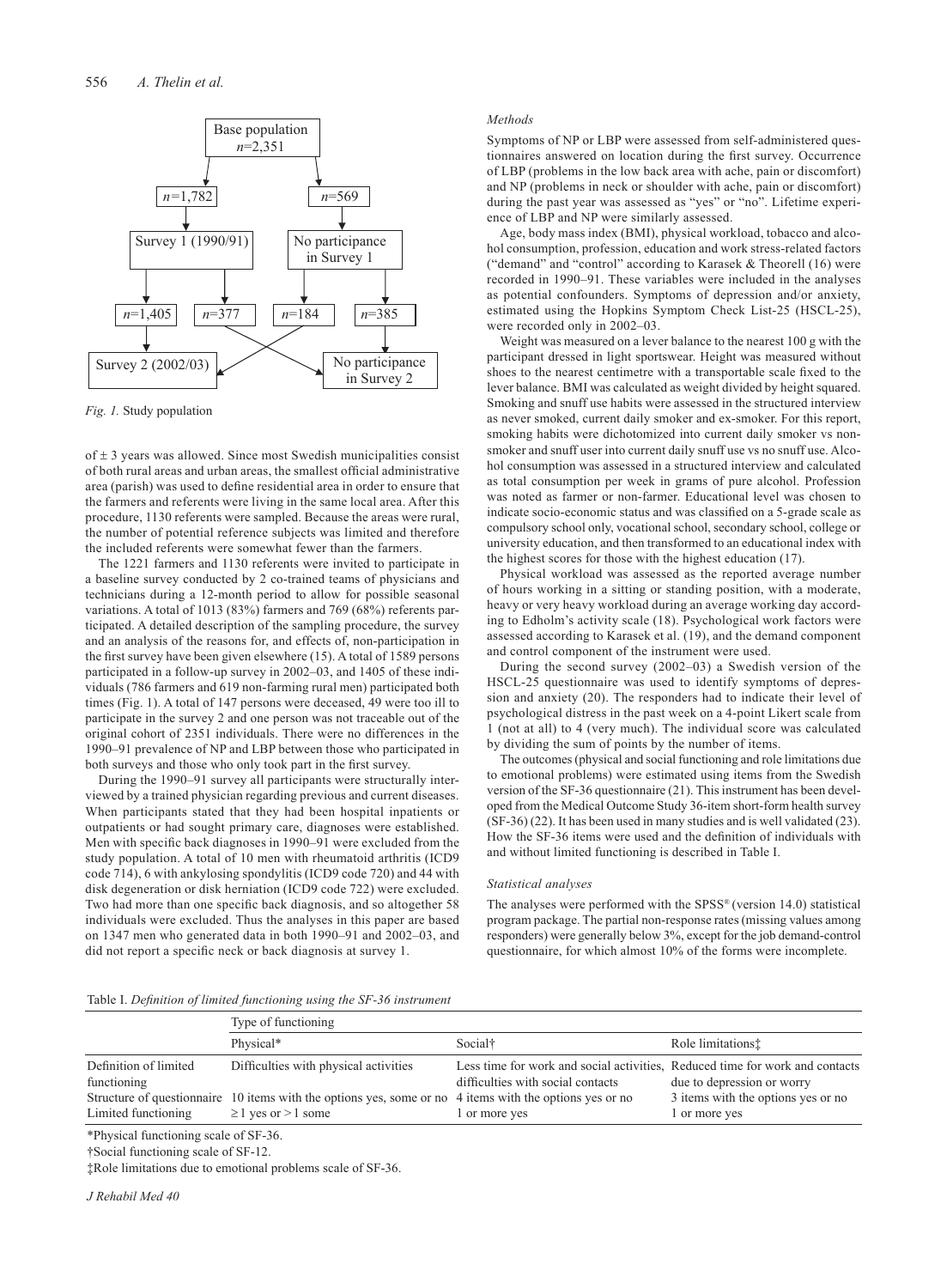Those with previous or current NP or LBP 1990–91 were compared with those who did not report any neck or low back symptoms. Univariate logistic regression was used to compute odds ratios (OR) and their 95% confidence intervals (95% CI) for each variable in relation to each of the outcomes (physical and social functioning and role limitations).

The outcomes were used as dichotomized variables since the ORs of dichotomous covariates are easier to interpret. The variables smoking, snuff use and profession were also used as dichotomous variables. The rest of the variables studied were applied as continuous variables. Before being entered into the analyses, alcohol consumption (g/week) was divided by 10 and the workload scores by 100.

Multiple logistic regression models were used to compute adjusted ORs for the 3 outcomes with respect to NP and LBP symptoms together with exposure factors (possible confounders) measured in 1990–91. Specific neck and low back disorders achieved during the follow-up period, as well as depression and anxiety at the time for the second survey, may however, influence the reported functional capacity (24). We therefore analysed the effect of these 2 factors in a separate model. The multiple regression analyses were run with both Enter and Backward methods and criterion for exclusion in the backward model was 0.1. The backward results are presented here.

# **RESULTS**

A considerable proportion of the whole study population reported some, although mostly slight, limited functioning. This is probably related to the fact that the average age of the participants in performing the second survey was approximately 62 years.

How symptoms of NP and LBP and the possible confounders are related to the 3 outcomes is described in Tables II and III. The percentage with limited functioning or role limitations due to emotional problems was higher among those with current symptoms of NP and LBP than among those with no symptoms in 1990–91. Crude ORs for NP and LBP and the possible confounders with reference to those who had never had NP or LBP are given in Table IV. **EXECTS**<br> **EXECTS**<br> **EXECTS**<br> **EXECTS**<br> **EXECTS**<br> **EXECTS**<br> **EXECTS**<br> **EXECTS**<br> **EXECTS**<br> **EXECTS**<br> **EXECTS**<br> **EXECTS**<br> **EXECTS**<br> **EXECTS**<br> **EXECTS**<br> **EXECTS**<br> **EXECTS**<br> **EXECTS**<br> **EXECTS**<br> **EXECTS**<br> **EXECTS**<br> **EXECTS**<br>

Current NP and/or LBP in 1990–91, but no previous NP or LBP, predicted limited physical (OR = 2.08; 95% CI 1.51–2.87) and social (OR= 1.92; 95% CI 1.33–2.75) functioning in 2002–03, but had no impact on the risk of role limitations due to emotional problems after adjusting for possible confounders in a multiple longitudinal regression model (Table V).

Age and BMI had significant correlations with all of the 3 outcomes in this model, while physical workload had no correlation with any of the outcomes. Smoking was significantly correlated with limitation of physical function-

Outcomes 2002–03 Limited functioning or role limitations Physical Social

Outcomes Physical

2002-03 Limited functioning or role limitations

Social

Emotional (Role)

Emotional (Role)

|                                                                                           | $\frac{1}{2}$ |                 |                                | Yes                        |                     |                                       | $\tilde{z}$         |                                                   |                                                                   | Yes                             |                           |                                        | $\tilde{z}$          |                     |                                | Yes                                |                     |                                |
|-------------------------------------------------------------------------------------------|---------------|-----------------|--------------------------------|----------------------------|---------------------|---------------------------------------|---------------------|---------------------------------------------------|-------------------------------------------------------------------|---------------------------------|---------------------------|----------------------------------------|----------------------|---------------------|--------------------------------|------------------------------------|---------------------|--------------------------------|
|                                                                                           | ℅             | Mean            | Range                          | $\frac{6}{2}$              | Mean                | Range                                 | $\frac{5}{6}$       | Mean                                              | Range                                                             | $\frac{1}{\sqrt{6}}$            | Mean                      | Range                                  | $\frac{1}{\sqrt{6}}$ | Mean                | Range                          | $\frac{1}{\sqrt{6}}$               | Mean                | Range                          |
| NP or LBP symptoms 1990-91                                                                |               |                 |                                |                            |                     |                                       |                     |                                                   |                                                                   |                                 |                           |                                        |                      |                     |                                |                                    |                     |                                |
| Never $(n=269, 20.0\%)$                                                                   | 24.1          |                 |                                |                            |                     |                                       |                     |                                                   |                                                                   |                                 |                           |                                        |                      |                     |                                |                                    |                     |                                |
| Previously $(n=224, 16.6\%)$                                                              | 18.0          |                 |                                | $15.7$<br>$15.1$<br>$68.1$ |                     |                                       |                     |                                                   |                                                                   |                                 |                           |                                        |                      |                     |                                |                                    |                     |                                |
| Current $(n=836, 62.1\%)$                                                                 | 56.3          |                 |                                |                            |                     |                                       | 23.3<br>57.7<br>1.3 |                                                   |                                                                   | 2.3<br>2.3<br>2.5<br>2.5<br>2.5 |                           |                                        |                      |                     |                                | $15.1$<br>$20.2$<br>$1.3$<br>$1.3$ |                     |                                |
| Information missing $(n=18, 1.3\%)$                                                       | 1.6           |                 |                                |                            |                     |                                       |                     |                                                   |                                                                   |                                 |                           |                                        |                      |                     |                                |                                    |                     |                                |
| Possible confounders                                                                      |               |                 |                                |                            |                     |                                       |                     |                                                   |                                                                   |                                 |                           |                                        |                      |                     |                                |                                    |                     |                                |
| (data from survey $1, 1990 - 91$ )                                                        |               |                 |                                |                            |                     |                                       |                     |                                                   |                                                                   |                                 |                           |                                        |                      |                     |                                |                                    |                     |                                |
| Age 1990, years                                                                           |               | 48.6            |                                |                            |                     |                                       |                     |                                                   |                                                                   |                                 |                           |                                        |                      |                     |                                |                                    |                     |                                |
| BMI, kg/m <sup>2</sup>                                                                    |               | 25.7            |                                |                            |                     |                                       |                     |                                                   |                                                                   |                                 |                           |                                        |                      |                     |                                |                                    |                     |                                |
| Workload, units                                                                           |               | 195             | $40-61$<br>18.3-37.6<br>35-483 |                            | 51.6<br>26.9<br>202 | $\frac{41-61}{18.8-44.4}$<br>$24-570$ |                     | $\begin{array}{c} 49.5 \\ 26.0 \\ 92 \end{array}$ | $\begin{array}{c} 40 - 61 \\ 18.3 - 41.1 \\ 35 - 531 \end{array}$ |                                 | $51.3$<br>$26.8$<br>$214$ | $\frac{41-61}{20.2-44.4}$<br>20.2-44.4 |                      | 49.8<br>26.2<br>197 | $40-61$<br>18.3-44.4<br>24-531 |                                    | 51.4<br>26.9<br>207 | $40-61$<br>19.5-36.2<br>42-570 |
| Smoking, yes                                                                              | 19.5          |                 |                                |                            |                     |                                       |                     |                                                   |                                                                   |                                 |                           |                                        |                      |                     |                                |                                    |                     |                                |
| Snuff user, yes                                                                           | 12.5          |                 |                                | 23.3<br>16.2               |                     |                                       | 20.8<br>13.0        |                                                   |                                                                   | 22.3                            |                           |                                        | 20.7<br>13.4         |                     |                                | 23.9<br>17.9                       |                     |                                |
| Alcohol consumption, g/week                                                               |               | 23.6            | $0 - 176$                      |                            | 25.1                | $0 - 227$                             |                     | 24.8                                              |                                                                   |                                 | 23.2                      | $0 - 227$                              |                      | 23.9                | $0 - 227$                      |                                    | 25.8                | $0 - 179$                      |
| Occupation (farmer)                                                                       | 57.1          |                 |                                | 60.8                       |                     |                                       | 53.9                |                                                   | $\begin{bmatrix} 176 \\ -15 \\ -520 \\ 28 \end{bmatrix}$          | 70.1                            |                           |                                        | 57.8                 |                     |                                | 64.1                               |                     |                                |
| Education (index)                                                                         |               |                 |                                |                            |                     |                                       |                     |                                                   |                                                                   |                                 |                           |                                        |                      |                     |                                |                                    |                     |                                |
| Psychological demand (units)                                                              |               | 12.8            | $\frac{1-5}{5-20}$             |                            | $\frac{19}{12.7}$   | $\frac{1-5}{5-20}$                    |                     | $220$<br>$126$<br>7.1                             |                                                                   |                                 | $2.0$<br>$13.7$<br>7.1    | $1 - 5$<br>$-20$<br>$2 - 8$            |                      | $\frac{2.2}{12.7}$  | $\frac{1-5}{5-20}$             |                                    | $\frac{2.0}{13.1}$  | $\frac{1-5}{5-20}$             |
| Control (units)                                                                           |               |                 |                                |                            |                     |                                       |                     |                                                   |                                                                   |                                 |                           |                                        |                      |                     |                                |                                    |                     |                                |
| Possible modifiers                                                                        |               |                 |                                |                            |                     |                                       |                     |                                                   |                                                                   |                                 |                           |                                        |                      |                     |                                |                                    |                     |                                |
| (data from survey 2, $2002-03$ )                                                          |               |                 |                                |                            |                     |                                       |                     |                                                   |                                                                   |                                 |                           |                                        |                      |                     |                                |                                    |                     |                                |
| Depression HSCL scale, index                                                              |               | $\overline{12}$ | $1 - 2.4$                      |                            | $\frac{13}{2}$      | $1 - 2.76$                            |                     | 1.2                                               | $1 - 2.72$                                                        |                                 | $\overline{1.4}$          | $1 - 2.76$                             |                      | 1.2                 | $1 - 2.72$                     |                                    | 1.5                 | $1 - 2.76$                     |
| Specific diagnosis of neck, low back                                                      | 2.7           |                 |                                | 7.0                        |                     |                                       | 3.6                 |                                                   |                                                                   | 7.5                             |                           |                                        | 4.5                  |                     |                                | 6.4                                |                     |                                |
| HSCL: Hopkins Symptom Check List; BMI: body mass index; NP: neck pain; LBP: low back pain |               |                 |                                |                            |                     |                                       |                     |                                                   |                                                                   |                                 |                           |                                        |                      |                     |                                |                                    |                     |                                |
|                                                                                           |               |                 |                                |                            |                     |                                       |                     |                                                   |                                                                   |                                 |                           |                                        |                      |                     |                                |                                    |                     |                                |

*J Rehabil Med 40*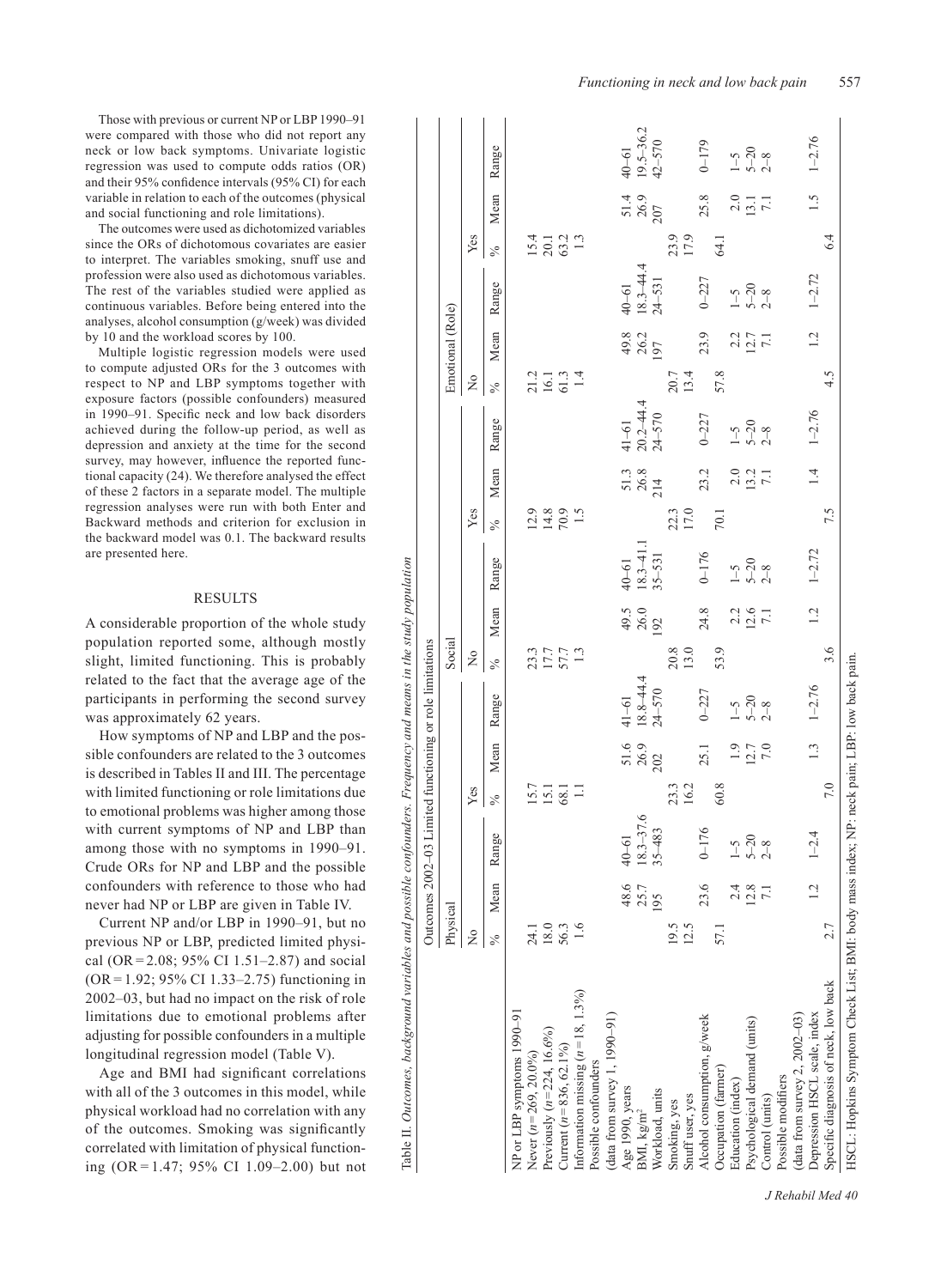# 558 *A. Thelin et al.*

#### Table III. *Neck pain (NP) and/or low back pain (LBP) 1990–91*

|                                                    | Never<br>$n = 269(20.0\%)$ |               |      | Previously<br>$n = 224(16.6\%)$ |               | Current<br>$n = 836(62.1\%)$ |                  |               |      |
|----------------------------------------------------|----------------------------|---------------|------|---------------------------------|---------------|------------------------------|------------------|---------------|------|
|                                                    | $\boldsymbol{n}$           | $\frac{0}{0}$ | Mean | $\boldsymbol{n}$                | $\frac{0}{0}$ | Mean                         | $\boldsymbol{n}$ | $\frac{0}{0}$ | Mean |
| Outcomes 2002-03                                   |                            |               |      |                                 |               |                              |                  |               |      |
| Reduced functional capacity                        | 103                        | 38.3          |      | 99                              | 44.2          |                              | 446              | 53.3          |      |
| Reduced social capacity                            | 53                         | 19.7          |      | 61                              | 27.2          |                              | 292              | 34.9          |      |
| Reduced emotional capacity                         | 36                         | 13.4          |      | 47                              | 21.0          |                              | 148              | 17.7          |      |
| Possible confounders (data from survey 1, 1990–91) |                            |               |      |                                 |               |                              |                  |               |      |
| Age 1990, years                                    |                            |               | 49.9 |                                 |               | 50.8                         |                  |               | 50.0 |
| BMI, $\text{kg/m}^2$                               |                            |               | 26.2 |                                 |               | 26.3                         |                  |               | 26.3 |
| Workload, units                                    |                            |               | 187  |                                 |               | 196                          |                  |               | 203  |
| Smoking, yes                                       | 64                         | 23.8          |      | 37                              | 16.5          |                              | 180              | 21.5          |      |
| Snuff user, yes                                    | 30                         | 11.2          |      | 33                              | 14.7          |                              | 127              | 15.2          |      |
| Alcohol consumption, g/week                        |                            |               | 23.9 |                                 |               | 24.4                         |                  |               | 24.4 |
| Occupation (farmer)                                | 135                        | 50.2          |      | 122                             | 54.4          |                              | 529              | 63.3          |      |
| Education (index)                                  |                            |               | 2.1  |                                 |               | 2.2                          |                  |               | 2.1  |
| Psychological demand (units)                       |                            |               | 12.3 |                                 |               | 12.6                         |                  |               | 13.0 |
| Control (units)                                    |                            |               | 7.2  |                                 |               | 7.1                          |                  |               | 7.1  |
| Possible modifiers (data from survey 2, 2002–03)   |                            |               |      |                                 |               |                              |                  |               |      |
| Depression HSCL scale, index                       |                            |               | 1.21 |                                 |               | 1.27                         |                  |               | 1.31 |
| Specific diagnosis of neck, low back               | 4                          | 1.51          |      | 11                              | 4.91          |                              | 48               | 5.74          |      |

HSCL: Hopkins Symptom Check List; BMI: body mass index.

with limitation of social functioning or role limitations due to emotional problems. Experienced psychological demands according to Karasek et al. (19) were related to a slightly increased risk of limited social functioning. Higher education independently and significantly predicted a low risk of functional limitation.

Current symptoms of depression and/or anxiety estimated using the HSCL-25 screening instrument at the time for outcomes and analysed in a separate multiple regression model had a highly significant correlation to all 3 kinds of studied limitations of functioning (physical:  $OR = 4.06$ ; 95% CI 2.45–6.72; social: OR =  $13.02$ ; 95% CI 7.63–22.23 and role limitations due to emotional problems: OR= 22.85; 95% CI 12.68–41.19).

During the period 1990–2003, 64 men reported contact with doctors or hospitals because of specific neck or low back disease (rheumatoid arthritis: 9; ankylosing spondylitis: 2; and disk degeneration with or without disk herniation: 53). Being given a specific diagnosis during the period was also related to limited physical ( $OR = 1.85$ ; 95% CI 0.99–3.47) and social (OR =  $2.44$ ; 95% CI 1.31–4.56) functioning in the same

Table IV. *Limited functioning or role limitations with regard to NP and LBP and possible confounders. Crude odds ratio (OR) and 95% confidence intervals (CI).*

| Physical<br>OR (95% CI) | Social<br>OR (95% CI) | Role limitations<br>OR (95% CI)                                        |
|-------------------------|-----------------------|------------------------------------------------------------------------|
|                         |                       |                                                                        |
|                         |                       |                                                                        |
| $1.29(0.90-1.85)$       | $1.52(1.00-2.31)$     | $1.72(1.07-2.77)$                                                      |
| $1.85(1.40-2.45)$       | $2.23(1.60-3.11)$     | $1.42(0.96-2.10)$                                                      |
|                         |                       |                                                                        |
| $1.10(1.07-1.12)$       | $1.05(1.03-1.08)$     | $1.05(1.02 - 1.07)$                                                    |
| $1.15(1.11-1.20)$       | $1.08(1.04 - 1.12)$   | $1.07(1.03 - 1.12)$                                                    |
| $1.10(0.97-1.25)$       | $1.36(1.18-1.56)$     | $1.15(0.98-1.36)$                                                      |
| $1.26(0.96-1.63)$       | $1.10(0.83 - 1.45)$   | $1.21(0.87-1.69)$                                                      |
| $1.36(1.00-1.85)$       | $1.37(1.00-1.89)$     | $1.42(0.97-2.06)$                                                      |
| $1.02(0.98-1.06)$       | $0.98(0.94-1.02)$     | $1.02(0.98-1.07)$                                                      |
| $1.17(0.94 - 1.45)$     | $2.01(1.57-2.57)$     | $1.31(0.97-1.75)$                                                      |
| $0.76(0.70-0.83)$       | $0.84(0.76-0.92)$     | $0.87(0.77-0.98)$                                                      |
| $0.99(0.95-1.03)$       | $1.09(1.04-1.15)$     | $1.05(1.00-1.12)$                                                      |
| $0.95(0.87-1.04)$       | $0.99(0.90-1.09)$     | $1.00(0.89 - 1.12)$                                                    |
| $4.18(2.72 - 6.44)$     | $10.26(6.51 - 16.17)$ | $16.34(9.88 - 27.01)$<br>$1.47(0.81 - 2.67)$                           |
|                         | $2.75(1.58-4.79)$     | Limited functioning or role limitations 2002–03<br>$2.19(1.32 - 3.63)$ |

Bold indicate significant observations  $(OR \le 1)$ .

HSCL: Hopkins Symptom Check List; BMI: body mass index; NP: neck pain; LBP; low back pain.

*J Rehabil Med 40*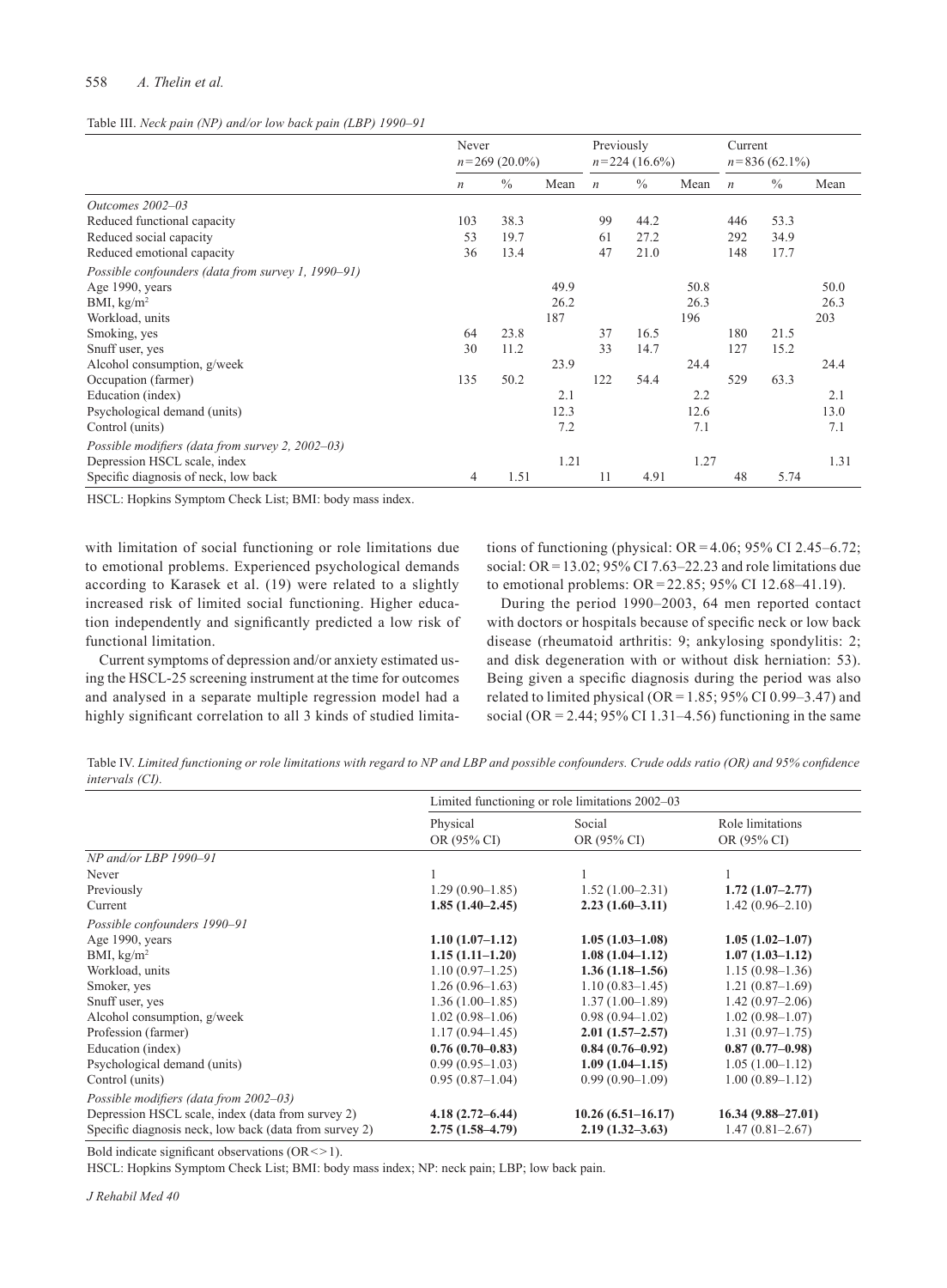|                              | Limited functioning or role limitations 2002–03 |                       |                                 |
|------------------------------|-------------------------------------------------|-----------------------|---------------------------------|
|                              | Physical<br>OR (95% CI)                         | Social<br>OR (95% CI) | Role limitations<br>OR (95% CI) |
| $NP$ and/or LBP 1990-91      |                                                 |                       |                                 |
| Never                        |                                                 |                       |                                 |
| Previously                   | $1.29(0.86-1.93)$                               | $1.27(0.80-2.01)$     | $1.70(1.02 - 2.82)$             |
| Current                      | $2.08(1.51 - 2.87)$                             | $1.92(1.33 - 2.75)$   | $1.18(0.77-1.80)$               |
| Possible confounders 1990–91 |                                                 |                       |                                 |
| Age 1990, years              | $1.08(1.06-1.11)$                               | $1.06(1.03-1.08)$     | $1.05(1.02 - 1.07)$             |
| BMI, $kg/m2$                 | $1.13(1.08-1.18)$                               | $1.06(1.02 - 1.11)$   | $1.07(1.02 - 1.13)$             |
| Workload, units              |                                                 |                       |                                 |
| Smoker, yes                  | $1.47(1.09-2.00)$                               |                       | $1.51(1.04-2.19)$               |
| Snuff user, yes              |                                                 | $1.58(1.10-2.28)$     | $1.53(1.01-2.32)$               |
| Alcohol consumption, g/week  |                                                 |                       |                                 |
| Profession (farmer)          |                                                 | $1.97(1.48-2.63)$     | $1.44(1.03-2.02)$               |
| Education (index)            | $0.83(0.75-0.91)$                               | $0.88(0.79-0.98)$     |                                 |
| Psychological demand (units) |                                                 | $1.09(1.04-1.15)$     | $1.06(0.99 - 1.12)$             |
| Control (units)              |                                                 |                       |                                 |

Table V. *Limited functioning or role limitations with regard to NP and LBP. Adjusted OR's. Multiple logistic regression backward model. Reported values still in equation last step.*

Bold indicate significant observations  $(OR \le 1)$ .

NP: neck pain; LBP; low back pain; OR: odds ratio; CI: confidence interval; BMI: body mass index.

separate multiple regression model. Adding depression and a specific diagnosis, however, only slightly modified the relations between NP/LBP and the studied outcomes.

### Discussion

Rural men with current or a combination of current and previous NP or LBP in 1990–91 had a significant risk of limited functioning 12 years later. Role limitations due to emotional problems had no correlation with previous NP or LBP.

Age, BMI, smoking, snuff use, farming and psychological demands had a positive correlation with 1, 2 or all 3 of the outcomes, and education was negatively correlated with the outcomes. Age and obesity are factors often discussed in this context (25, 26) and may affect the results in different ways.

Current depression and/or anxiety symptoms at a given time impact on functional capacity (24, 27). To control for this effect we analysed the modification of the results due to this factor in a separate model. The impact was significant, several times higher than the effect of other factors with respect to physical functioning, and it was also a significant risk factor for limited social functioning and role limitations due to emotional problems. The HCSL-25 instrument clearly estimates mainly the same factors as the SF-36 scale for mental health (28, 29). However, the correlations between NP and LBP and the outcomes, as well as the effect of exposure factors studied in 1990–91, were only slightly modified. Thus the main results presented here cannot be referred to the effect of depression and/or anxiety at the time for the second survey.

The cohort under study was created in 1989 as a long-term project with the intention of studying salutogenetic factors. The study population is rural, fairly large, and has provided data from a broad range of areas. With regard to the type of project, the non-response rate is acceptable and the long period of follow-up is a strength. Analyses of the responders/nonresponders indicate no main differences between the 2 surveys. The difference in size of the populations at survey is largely related to fatalities during follow-up.

A large number of studies report that NP and LBP are related to sick-leave, early retirement and disability pension (1, 2). The significance of symptoms from neck and low back has been discussed in other studies (30), which indicate that early symptoms from the neck and low back are only related to a slightly elevated risk of disability in the long-term perspective (31).

The symptoms and problems of NP and LBP in our study were reported using a questionnaire and answered on location. How this was done has been described in previous studies (32). As reported in a large number of papers, this kind of symptom is very common in the general population (33, 34). Our population may have more of this kind of symptom. Rural men, and especially farmers, have low risks of a number of health problems (35), but musculoskeletal disorders are more common among farmers than in the general population (14).

We have previously made a validation of the diagnoses determined by the physicians in this project and of the diagnoses established in hospitals for the same period and group. The quality of the interview-based diagnoses was high (15).

It is a common belief that high physical workloads generate back pain. A number of studies have described associations between both physical and psychological workload and LBP (36, 37) and sick leave and disability because of back pain (38). Other studies have not been conclusive concerning the relationship between physical workload and reduced capacity (13, 39). In this study we found no effect of physical workload on functioning in a 12-year perspective.

Studies indicate that work stress may negatively affect work capacity in different ways (40, 41). Our results only support a slight effect of work stress in terms of reduced social functioning.

Depression and anxiety is a major factor in all kinds of functional limitations (24, 27). This has not been fully understood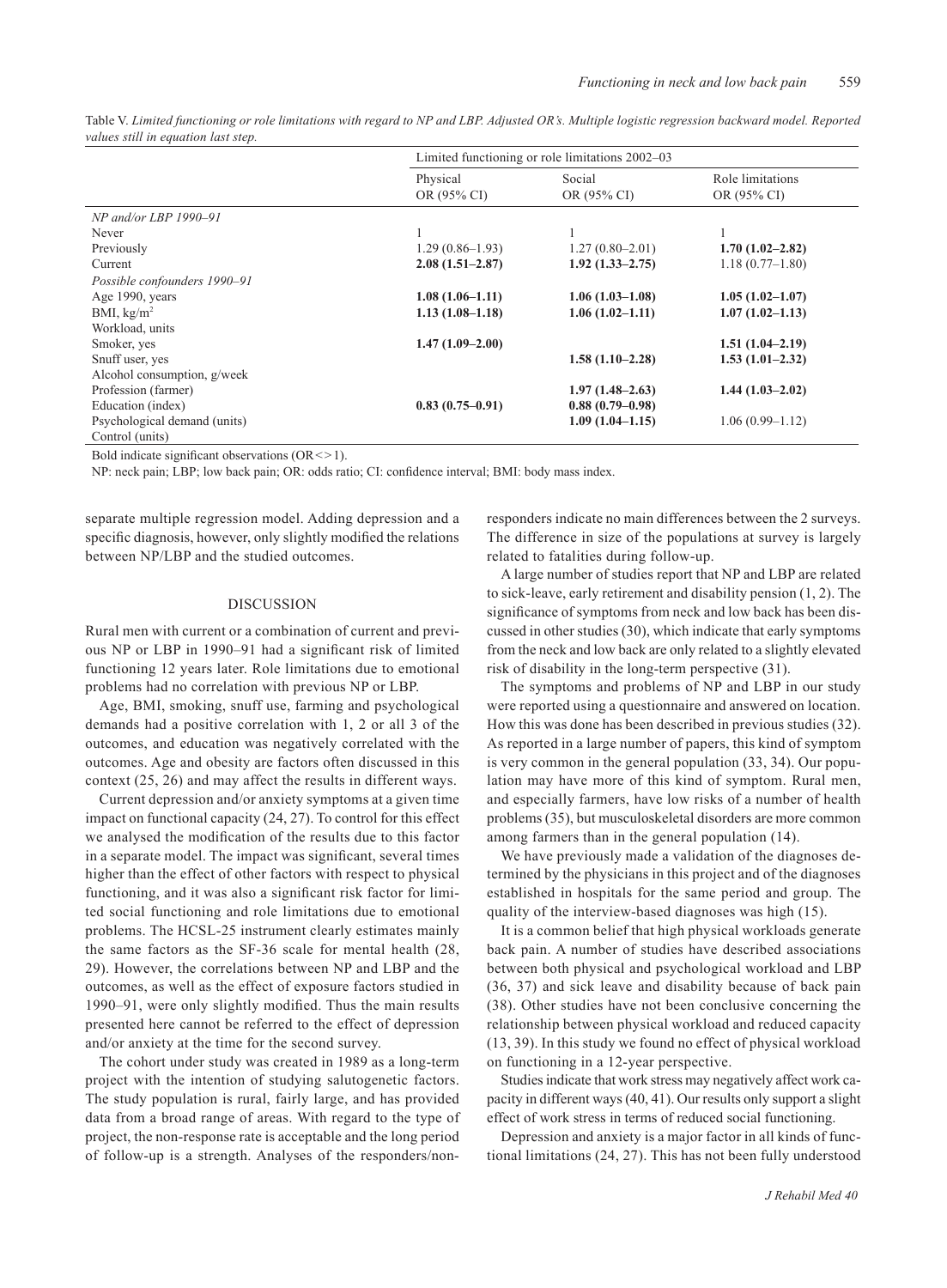or sufficiently noted (42). If mental and emotional aspects are not considered all kinds of rehabilitation processes may fail.

In conclusion, non-specific NP and LBP impacted on the risk of limited physical and social functioning many years later. This risk was only slightly modified by a number of possible confounders. Physical workload had no effect on functioning 12 years later. Current symptoms of depression and anxiety were significantly associated with all kinds of limited functioning. Higher education associated negatively with limited functioning (i.e. this is a significant protective factor).

### Acknowledgements

This research project was supported by grants from AFA Insurance, LRF Research Foundation and the Swedish Council for Working Life and Social Research.

### **REFERENCES**

- 1. Steenstra IA, Verbeek JH, Heymans MW, Bongers PM. Prognostic factors for duration of sick leave in patients sick listed with acute low back pain: a systematic review of the literature. Occup Environ Med 2005; 62: 851–860.
- 2. Kent PM, Keating JL. The epidemiology of low back pain in primary care. Chiropr Osteopat 2005; 13: 13.
- 3. Walker BF. The prevalence of low back pain: a systematic review of the literature form 1966 to 1998. J Spinal Disord 2000; 13: 205–217.
- 4. Chaffin D, Andersson G, editor. Occupational biomechanics. New York; 1991.
- 5. Mayer TG, Gatchel R, Polatin, P, editors. Occupational musculoskeletal disorders. Function, outcomes and evidence. Philadelphia: PRIDE Research Foundation Scientific Publications; 2000.
- 6. Borenstein DG. Chronic low back pain. Rheum Dis Clin North Am 1996; 22: 439–456.
- 7. Krause N, Ragland DR. Occupational disability due to low back pain: a new interdisciplinary classification based on a phase model of disability. Spine 1994; 19: 1011–1020.
- 8. Linton SJ. A review of psychological risk factors in back and neck pain. Spine 2000; 25: 1148–1156.
- 9. Bigos SJ, Battie MC, Fisher LD, Hansson TH, Spengler DM, Nachemson AL. A prospective evaluation of preemployment screening methods for acute industrial back pain. Spine 1992; 17: 922–926.
- 10. Nachemson AL, Jonsson E, editors. Neck and back pain. The scientific evidence of causes, diagnosis and treatment. Philadelphia: Lippincott Williams & Wilkins; 2000.
- 11. Hoogendoorn WE, van Poppel MN, Bongers PM, Koes BW, Bouter LM. Physical load during work and leisure time as risk factors for back pain. Scand J Work Environ Health 1999; 25: 387–403.
- 12. Vingård E, Alfredsson L, Hagberg M, Kilbom Å, Theorell T, Waldenström M, et al. To what extent do current and past physical and psychosocial occupational factors explain care-seeking for low back pain in a working population? Results from the Musculoskeletal Intervention Center-Norrtälje Study. Spine 2000; 25: 493–500.
- 13. Biering-Sorensen F, Thomsen CE, Hilden J. Risk indicators for low back trouble. Scand J Rehabil Med 1989; 21: 151–157.
- 14. Holmberg S, Stiernström EL, Thelin A, Svärdsudd K. Musculoskeletal symptoms among farmers and non-farmers: a population-based study. Int J Occup Environ Health 2002; 8: 339–345.
- 15. Stiernström EL, Holmberg S, Thelin A, Svärdsudd K. Reported

health status among farmers and nonfarmers in nine rural districts. J Occup Environ Med 1998; 40: 917–924.

- 16. Karasek RA, Theorell T, editors. Healthy work: stress, productivity and the reconstruction of working life. New York: Basic Books; 1990.
- 17. Holmberg S, Thelin A, Stiernström EL, Svärdsudd K. Psychosocial factors and low back pain, consultations, and sick leave among farmers and rural referents: a population-based study. J Occup Environ Med 2004; 46: 993–998.
- 18. Ilmarinen J, Knauth P, Klimmer F, Rutenfranz J. The applicability of the Edholm Scale for activity studies in industry. Ergonomics 1979; 22: 369–376.
- 19. Karasek R, Baker D, Marxer F, Ahlbom A, Theorell T. Job decision latitude, job demands, and cardiovascular disease: a prospective study of Swedish men. Am J Public Health 1981; 71: 694–705.
- 20. Nettelbladt P, Hansson L, Stefansson CG, Borgquist L, Nordström G. Test characteristics of the Hopkins Symptom Check List-25 (HSCL-25) in Sweden, using the Present State Examination (PSE-9) as a caseness criterion. Soc Psychiatry Psychiatr Epidemiol 1993; 28: 130–133.
- 21. Sullivan M. Livskvalitetsmätning. Nytt generellt och nytt tumörspecifikt formulär för utvärdering och planering. [Measuring quality of life. A new general and a new tumor specific formulary for evaluation and planning]. Läkartidningen 1994; 91: 1340–1341 (in Swedish).
- 22. Ware JE, Jr., Sherbourne CD. The MOS 36-item short-form health survey (SF-36). I. Conceptual framework and item selection. Med Care 1992; 30: 473–483.
- 23. Sullivan M, Karlsson J. The Swedish SF-36 Health Survey III. Evaluation of criterion-based validity: results from normative population. J Clin Epidemiol 1998; 51: 1105–1113.
- 24. Millward LJ, Lutte A, Purvis RG. Depression and the perpetuation of an incapacitated identity as an inhibitor of return to work. J Psychiatr Ment Health Nurs 2005; 12: 565–573.
- 25. Peltonen M, Lindroos AK, Torgerson JS. Musculoskeletal pain in the obese: a comparison with a general population and long-term changes after conventional and surgical obesity treatment. Pain  $2003:104:549-557$
- 26. Luime JJ, Kuiper JI, Koes BW, Verhaar JA, Miedema HS, Burdorf A. Work-related risk factors for the incidence and recurrence of shoulder and neck complaints among nursing-home and elderly-care workers. Scand J Work Environ Health 2004; 30: 279–286.
- 27. Kohlboeck G, Greimel KV, Piotrowski WP, Leibetseder M, Krombholz-Reindl M, Neuhofer R, et al. Prognosis of multifactorial outcome in lumbar discectomy: a prospective longitudinal study investigating patients with disc prolapse. Clin J Pain 2004; 20: 455–461.
- 28. Sullivan M, Karlsson J, Ware JE, Jr. The Swedish SF-36 Health Survey-I. Evaluation of data quality, scaling assumptions, reliability and construct validity across general populations in Sweden. Soc Sci Med 1995; 41: 1349–1358.
- 29. Strand BH, Dalgård OS, Tambs K, Rognerud M. Measuring the mental health status of the Norwegian population: a comparison of the instruments SCL-25, SCL-10, SCL-5 and MHI-5 (SF-36). Nord J Psychiatry 2003; 57: 113–118.
- 30. Deyo RA, Rainville J, Kent DL. What can the history and physical examination tell us about low back pain? JAMA 1992; 268: 760–765.
- 31. Deyo RA. Measuring the functional status of patients with low back pain. Arch Phys Med Rehabil 1988; 69: 1044–1053.
- 32. Holmberg S, Thelin A, Stiernström E, Svärdsudd K. The impact of physical work exposure on musculoskeletal symptoms among farmers and rural non-farmers. Ann Agric Environ Med 2003; 10: 179–184.
- 33. Cassidy JD, Carroll LJ, Cote P. The Saskatchewan health and back pain survey. The prevalence of low back pain and related disability in Saskatchewan adults. Spine 1998; 23: 1860–1866; discussion 1867.